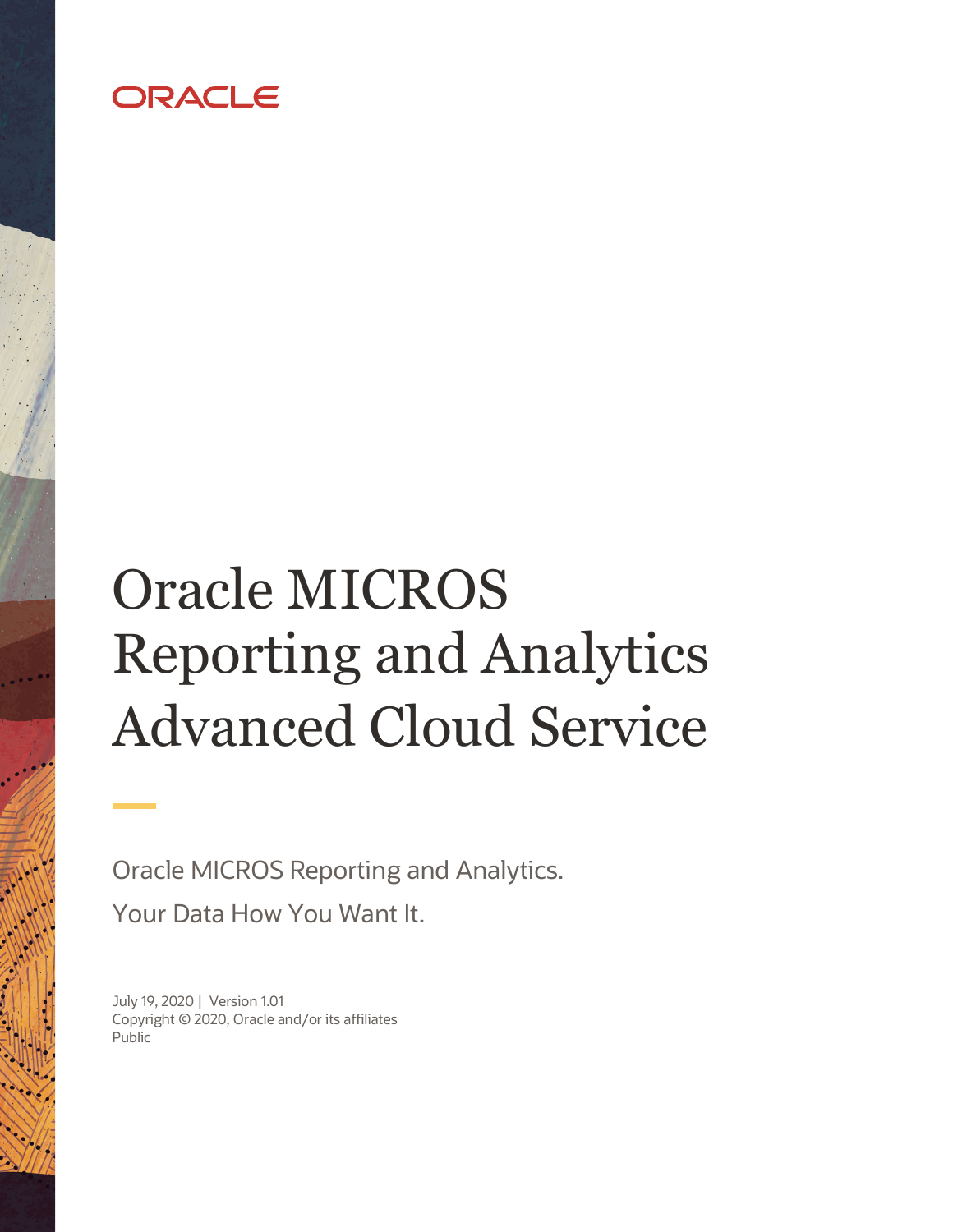## **INSTANT ACTIONABLE INSIGHTS FROM BUILT-IN RESTAURANT ANALYTICS SOFTWARE**

 Oracle MICROS Simphony includes an industry-leading Reporting and Analytics self-service engine. Its comprehensive set of reports, dashboards and interactive visualizations provide instant insights into restaurant data for your managers and executives alike. Oracle MICROS Reporting and Analytics gives you instant—and constant—access to your data, however and whenever you want it, empowering you with a powerful operational reporting solution that compiles and organizes financial and operational information into easy-to-understand reports and dashboards.

 Using the built in the cloud platform, food and beverage (F&B) operators can centralize data and gain operational and analytical insights into their businesses to make informed business decisions fast.



### **A SINGLE PLATFORM FOR COMPREHENSIVE REPORTING AND DATA ACCESS**

 Oracle MICROS Reporting and Analytics Advanced Cloud Service is a powerful, centralized web-delivered reporting platform. It delivers a single point of access to sales and operational data that helps F&B operators increase revenue and profits. Getting access to your data has never been easier. Key transaction data can easily be sent to secure locations on a dependable and scheduled basis, enabling Oracle Food and Beverage to maintain the centralized system of record for downstream systems.

### **HIGHLIGHTS**

 **Reports and dashboards**: feature comprehensive sales, financial, and operational information

**Modern and intuitive user interface:** minimize the time required to use the system and reduce staff training needs

**Visualizations and dashboards tiles**: improve the ability to consume data

**Report Builder**: targeted to non-technical users, it allows the simple creation of customized reports

**Self-Service Exports**: allows technical users to manage, maintain, create, and monitor all exports and integrations

**Cloud architecture**: improved performance and continuous feature delivery

 **Oracle MICROS InMotion Mobile**: a native app with automatic alerts and notifications available for iOS and Android enables KPIs to be monitored via dashboards on any smartphone

**Mobile reporting**: easy access and reviewing of report data from any device means you can make decisions from anywhere

**Centralized data**: for all locations, allowing for immediate access to real-time data across the enterprise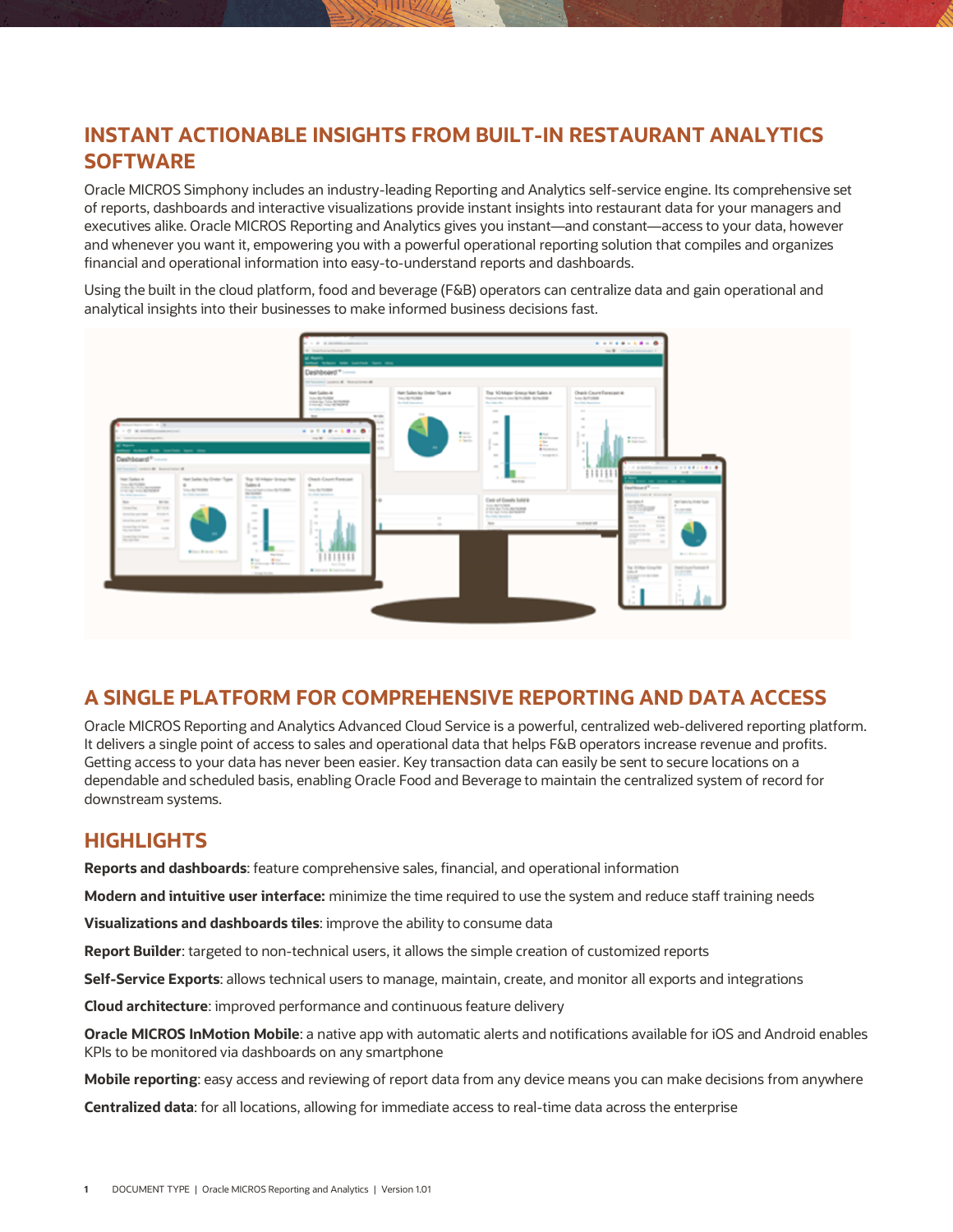#### **REPORTING ON ANY DEVICE**

 Oracle MICROS Reporting and Analytics offers reporting for any device and screen size, providing business owners and managers with sales and productivity data while they are off-site or engaging with guests. Whether you're checking your store's performance from a smartphone using the Oracle MICROS InMotion Mobile app, or a tablet, laptop or desktop computer, Reporting and Analytics provides hundreds of pre-defined reports covering all areas of the business.

- A configurable real-time dashboard provides insights into costs, revenue, traffic, and kitchen data.
- • Summary reports typically provide a high-level overview of sales and operations and provide that starting point to allow managers to drill into more detail, right down to the individual transaction details.
- • Daily detail level reports provide information on tenders, discounts, or service charge use and distribution amongst locations, revenue centers, employees, dayparts, etc.
- • Menu Item Sales and Operations Performance reports concentrate on sales analysis for all or specific menu items, as well as operational metrics like guest count, average checks, tips, and table turns to name just a few. Those reports allow managers and multi-unit operators to find their most profitable menu items, employees, or dayparts – allowing them to make changes that impact the bottom line.
- • A variety of comparison reports provide day-over-day, week-over-week, location, or date information that helps corporate users and owners find their best-performing stores, days, items, or employees.
- • Many reports provide specific details and analysis for kitchen performance, labor, inventory, or cash management, as well as gift and loyalty and forecasting.

#### **DRIVE PROFITABILITY WITH MENU INTELLIGENCE**

 For any food service operator, measuring the popularity of a menu item and how it contributes to the bottom line helps to maintain a profitable menu. Oracle MICROS Reporting and Analytics Advanced Cloud Service provides several reports to help you manage your menu. The Menu Engineering report and Sales Mix Summary report enable you to identify the top sellers and the least popular and profitable items. The Menu Engineering report employs an interactive scatter chart to aid the user with visually understanding the distribution and classification of menu item sales and margins. This assists with identifying the least profitable items that could be candidates for removal from the menu. The Menu Item Affinity report ensures that strategic menu items that are frequently sold with other high-profit items are not removed.

| M Reports                                                                                                                                                | Dashboard My Reports Builder Guest Checks Exports Library |                    |                                                                                                                       |               |                                |                      |                                  |                      |                              |                         |
|----------------------------------------------------------------------------------------------------------------------------------------------------------|-----------------------------------------------------------|--------------------|-----------------------------------------------------------------------------------------------------------------------|---------------|--------------------------------|----------------------|----------------------------------|----------------------|------------------------------|-------------------------|
|                                                                                                                                                          | Menu Engineering                                          |                    |                                                                                                                       |               |                                |                      |                                  |                      |                              |                         |
| <b>Edit Parameters</b>                                                                                                                                   | $\mathbb{R}$                                              | ය පි               |                                                                                                                       |               |                                |                      |                                  |                      |                              |                         |
| Parameter Name: Default                                                                                                                                  |                                                           |                    | Business Dates: Most Recent @ Locations: All Revenue Centers: All Order Type: All Menu Items: Selected Day Parts: All |               |                                |                      |                                  |                      |                              |                         |
|                                                                                                                                                          | Menu Items by Classification                              |                    |                                                                                                                       |               |                                |                      |                                  |                      |                              |                         |
| 600<br>500                                                                                                                                               |                                                           |                    |                                                                                                                       |               |                                | a a                  |                                  |                      |                              |                         |
| $\begin{array}{c}\n 10 \\  \hline\n 0 \\  0 \\  \hline\n 0 \\  0\n \end{array}$ $\begin{array}{c}\n 400 \\  \hline\n 300 \\  \hline\n 200\n \end{array}$ |                                                           |                    | Classification<br>Star                                                                                                |               |                                | ٠                    |                                  |                      |                              | <b>Star</b><br>· Puzzle |
|                                                                                                                                                          |                                                           |                    | Menu Item Name Juice<br>165.74<br>Mariein<br>Quantity Sold<br>117                                                     |               | ٠                              |                      |                                  |                      | ٠                            | · Plow Horse<br>$+$ Dog |
| 100<br>o                                                                                                                                                 |                                                           | <b>A. La Santa</b> | ۰.<br><b>Single Manager</b>                                                                                           | ٠             | ٠                              |                      |                                  |                      |                              |                         |
| $-0.3K$                                                                                                                                                  | 0.0                                                       |                    | 0.3K                                                                                                                  | 0.6K          | 0.9K<br>Margin                 |                      | 1.2K                             | 1.5K                 |                              | 1.8K                    |
|                                                                                                                                                          | Sales and Contribution Margins by Menu Item               |                    |                                                                                                                       |               |                                |                      |                                  |                      |                              |                         |
| Name                                                                                                                                                     | Classification                                            | Popularity         | <b>Percent of Total Quantity</b>                                                                                      | Profitability | <b>Percent of Total Margin</b> | <b>Quantity Sold</b> | <b>Sales Less Item Discounts</b> | <b>Cost of Sales</b> | <b>Cost of Sales Percent</b> | Margin                  |
| A Total                                                                                                                                                  |                                                           | ٠                  | 100.0%                                                                                                                | ×             | 100.0%                         | 8,304                | 38,958.22                        | 4,788.11             | 12.3%                        | 34,170.11               |
| Food<br>> N/A Beverages                                                                                                                                  | Star<br><b>Dog</b>                                        | High<br>Low        | 75.4%<br>23.2%                                                                                                        | High<br>Low   | 87.9%<br>10.8%                 | 6,264<br>1,924       | 34,391.82<br>4,035.49            | 4,369.63<br>332.16   | 12.7%<br>8.2%                | 30,022.19<br>3,703.33   |

0.8%

73

322.07

208.84

43.31

43.01

13.4%

20.6%

278.76

165.83

0.9% Low

0.5%

#### Menu Engineering Report

Dog

Low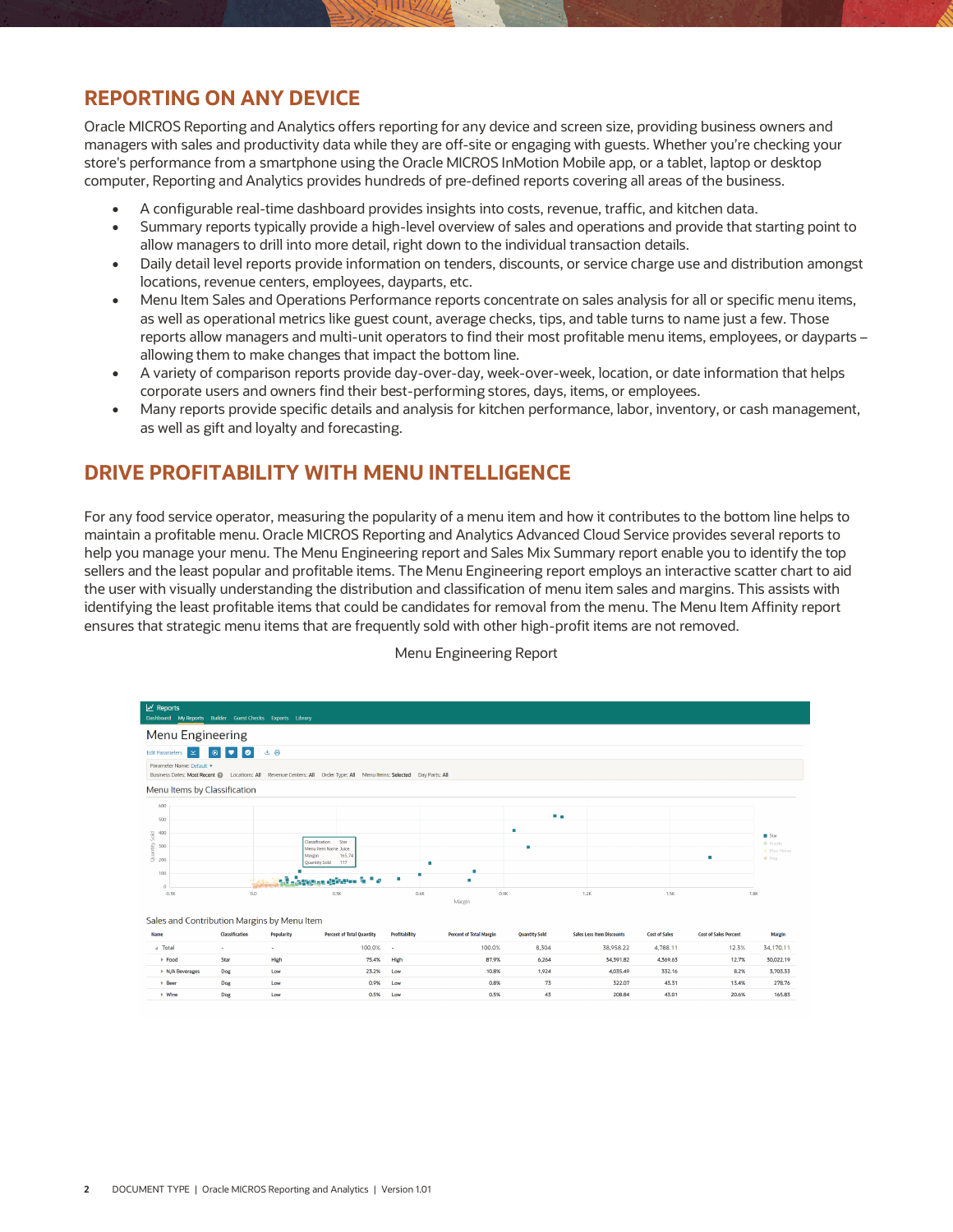#### **SELF SERVICE ACCESS TO YOUR F&B DATA IN THE CLOUD**

 Access to food and beverage data in the cloud means different things to different roles in the business. For the store manager, it means having access to operational reports from any device and from anywhere. It allows them to monitor and analyze ongoing restaurant operations.

 A corporate user may have ad hoc needs to slice and dice data in different ways. The report builder in Reporting and Analytics allows non-technical users to create customized reports against dozens of subject areas and hundreds of different data points. They can create content-rich, tabular, or visual reports and make them available to other users in the enterprise.

 The IT Team or integration partner will be leveraging machine to machine communication to access F&B data in the cloud to power third party data warehouses, accounting, or payroll solutions. The self-service exports module in Reporting and Analytics allows those teams to manage, maintain, create, and monitor all their data extraction needs from a central place.

#### **IMPROVE THE BOTTOM LINE WITH VARIABLE COST CONTROL**

 Restaurant operators are always looking for ways to control costs. With Oracle MICROS Reporting and Analytics, variable expenses such as labor and inventory can be closely monitored and adjusted.

#### **Inventory**

 Food costs are one of the biggest expenses for a foodservice operation and monitoring and controlling stock is essential to maximizing profits. With Oracle MICROS Reporting and Analytics, menu item costs can be maintained and food costs monitored to ensure that thresholds are not crossed. Organizations looking for a more in-depth approach to food cost reporting can deploy it with Oracle MICROS Inventory Management Cloud Service, to deliver a complete reporting and inventory management solution to their businesses.

#### **Labor**

 Labor is another significant cost to most F&B operators. Reports such as the Labor Analysis report enable operators to understand how each job contributes to the overall labor cost. When coombined with Oracle MICROS Labor Management Cloud Service, which is included in Oracle MICROS Simphony the user —a solution that provides centralized employee maintenance and accurate, up-to-date labor information across the entire organization—Oracle MICROS Reporting and Analytics delivers the next level of labor control.

#### **Loss prevention**

 Potential theft is a prevalent concern in the food and beverage industry, and food service operators must look for ways to reduce this risk to their bottom line. The Audit and Analysis tool an be used to search through transactional details and identify transactions that contain high error corrects, discounts or voids. Other employee control reports help identify employees with suspicious behavior by analyzing their behavior and transaction details over time.

### **Powerful Forecasting**

 Oracle MICROS Forecasting and Budget Cloud Service enables you to create forecasts from within Oracle MICROS Reporting and Analytics Advanced Cloud Service. This enables you to set projections for your KPIs—including sales, revenues, guest count, and total checks. This data becomes extremely powerful when fed into the inventory management and labor management solutions because those projections can guide stock ordering and staff scheduling to ensure that demand is met while maximizing cost efficiency.

#### **WHY ORACLE MICROS REPORTING AND ANALYTICS FOR YOUR BUSINESS?**

 **Manage, customize, and monitor all aspects of data access** to Oracle MICROS Simphony—your transaction platform. The game-changing self-service solution for all data exporting and integration needs put you into the driver's seat.

 **Actionable dashboard tiles** provide the real-time information that all roles in your business need—store managers, regional managers or owners, and executives—to understand current operations and to make data-driven decisions that directly impact guest satisfaction and the bottom line.